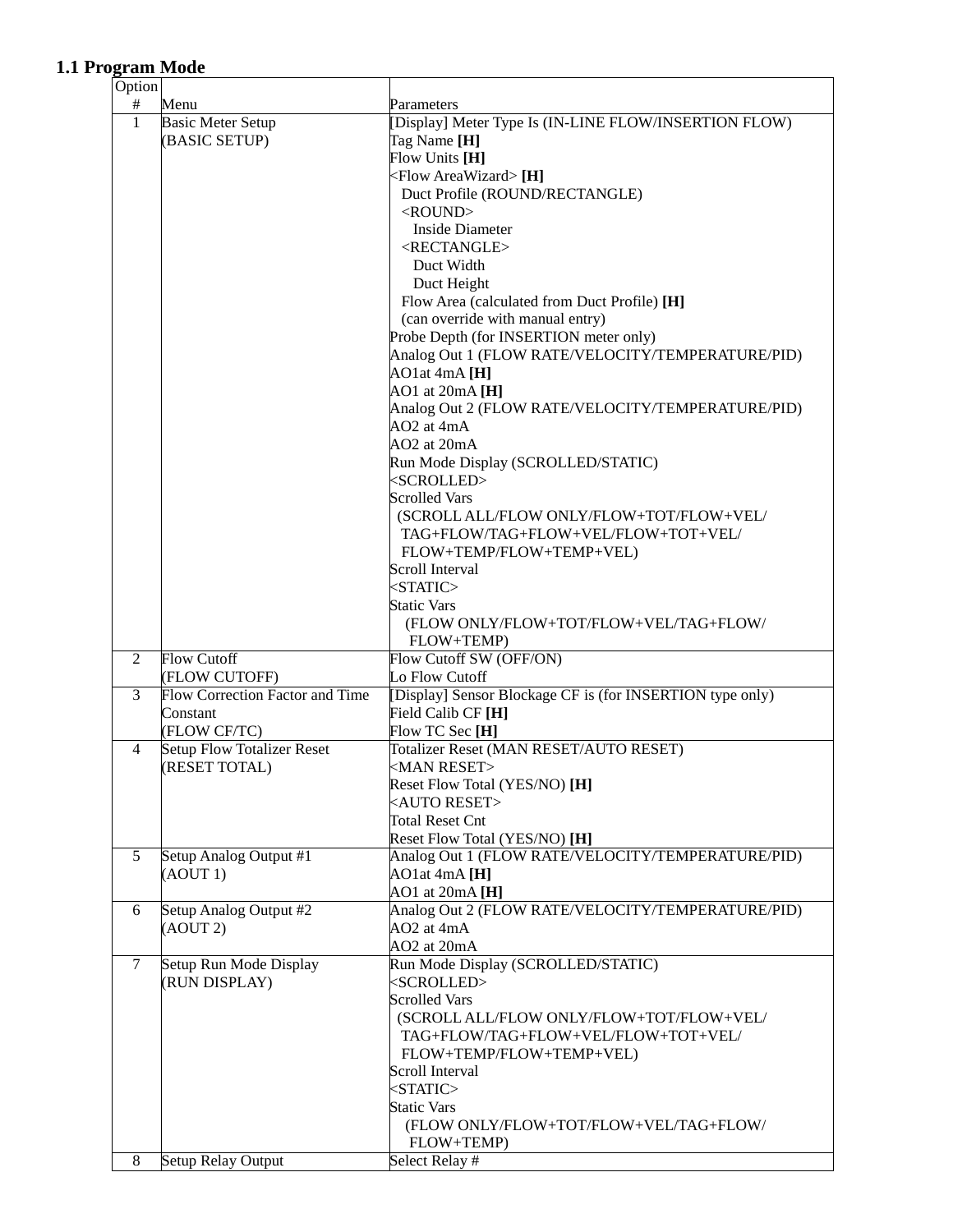|    | (ASSIGN DOUT)                                            | Assign Relay To<br>(ALARM OUTPUT/TOT PULSE OUT/PURGE OUTPUT)<br><alarm output=""><br/>See Setup Alarm<br/><tot out="" pulse=""><br/>See Setup Pulse Output<br/><purge output=""><br/>See Setup Sensor Purge</purge></tot></alarm>                                                                                                                                                                                                                                                                                                        |
|----|----------------------------------------------------------|------------------------------------------------------------------------------------------------------------------------------------------------------------------------------------------------------------------------------------------------------------------------------------------------------------------------------------------------------------------------------------------------------------------------------------------------------------------------------------------------------------------------------------------|
| 9  | Setup Alarm<br>(ALARM SETUP)                             | Select Alarm#<br>Set Alarm x (OFF/ON)<br>Alarm x Trigger<br>(VELOCITY/FLOW RATE/TEMPERATURE/GLOBAL EVENT)<br>Alarm x Trip<br>(LOW SETPOINT/HI SETPOINT/LO AND HI SP)<br><low setpoint=""><br/>LO Alarm Setpt<br/><hi setpoint=""><br/>HI Alarm Setpt<br/><lo and="" hi="" sp=""><br/>LO Alarm Setpt<br/>HI Alarm Setpt<br/>Continue with Relay Setup (NO/YES)<br/><math>&lt;</math>YES&gt;<br/>[Display] Alarm x Assigned to DO n</lo></hi></low>                                                                                        |
| 10 | Setup NE-43 Alarm<br>(NE-43 ALRM)                        | Relay n State (NORMALLY OPN/NORMALLY CLS)<br>NE-43 Alarm Type (LOW OUTPUT/HIGH OUTPUT)                                                                                                                                                                                                                                                                                                                                                                                                                                                   |
| 11 | Setup Pulse Output<br>(PULSE OUT)                        | Pulse Output (OFF/ON)<br>$<$ ON $>$<br>[Display] Pulse Output Assigned to DO m<br>Flow Volume per Pulse<br>Pulse Width                                                                                                                                                                                                                                                                                                                                                                                                                   |
| 12 | <b>Setup Sensor Purge</b><br>(PURGE TIMR)                | Purge Timer (OFF/ON) [H]<br>$<$ ON $>$<br>[Display] Purge Output Assigned to DO n<br>Purge Time msec [H]<br>Hold Time msec [H]<br>Purge Intv min [H]                                                                                                                                                                                                                                                                                                                                                                                     |
| 13 | <b>Setup Flow Calibration Parameters</b><br>(CALIB DATA) | [Display] Sensor SN<br>Cal Flow Unit<br>[Display] Factory STP Ref<br>User Ref Temp [H]<br>User Ref Press [H]<br>Cal Curve Type (VELOCITY MAP/MULTIPLE CAL)<br><velocity map=""><br/>VM Reference (INTERNAL/EXTERNAL)<br/>Gas Mol Wt<br/>[Display] New Ref Density<br/><b>Gas Name</b><br/># VM Data Sets (x)<br/>Flow Data for S1<br/># Data Pts At S1 (y)<br/>Raw Signal S1-1<br/>Flow Data S1-1<br/>Raw Signal S1-y<br/>Flow Data S1-y<br/>Flow Data for Sx<br/># Data Pts at Sx (n)<br/>Raw Signal Sx-1<br/>Flow Data Sx-1</velocity> |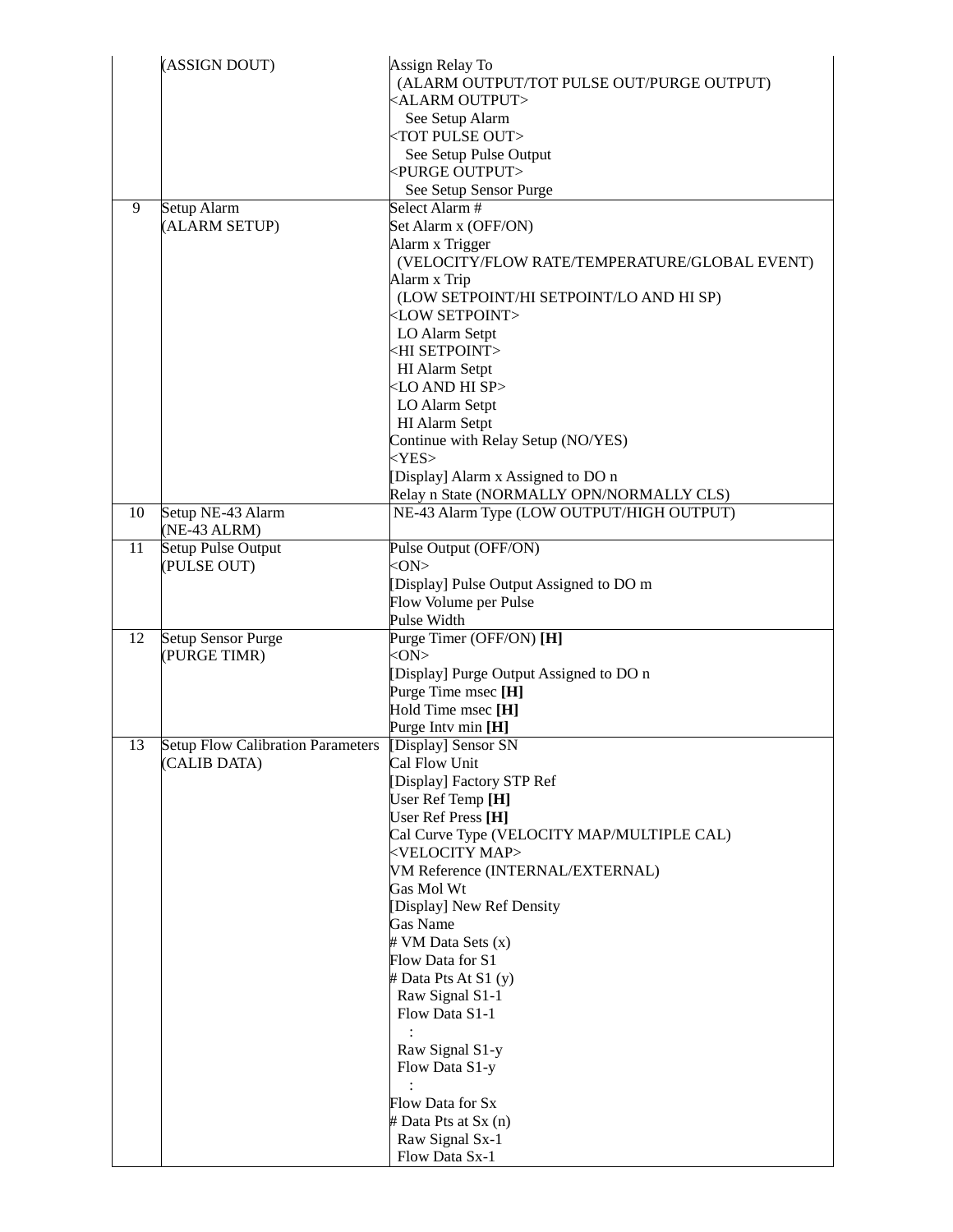|    |                                      | Raw Signal Sx-n                                 |
|----|--------------------------------------|-------------------------------------------------|
|    |                                      | Flow Data Sx-n                                  |
| 14 | Calibrate Outputs                    | Set 4.000 mA to Out 1 [H]                       |
|    | (CALIB AOUT)                         | Set 20.000 mA to Out 1 [H]                      |
|    |                                      | [Display] AO1 Calib Coeff                       |
|    |                                      | Set 4.000 mA to Out 2                           |
|    |                                      | Set 20.000 mA to Out 2                          |
|    |                                      |                                                 |
|    |                                      | [Display] AO2 Calib Coeff                       |
|    |                                      | Chk NE-43 Alarms (YES/NO)<br>$<$ YES $>$        |
|    |                                      | Low Alarm Check                                 |
|    |                                      |                                                 |
|    |                                      | High Alarm Check                                |
|    |                                      | Enter (mA) output                               |
|    |                                      | [Display] (requested) mA and equivalent V       |
| 15 | Variable Flow Correction Data        | Enter # of Flow Data Sets n [H]                 |
|    | (VRMS DATA)                          | Enter Flow Data Set i to Change                 |
|    |                                      | Ref Value Ri (Vrms-i) [H]                       |
|    |                                      | Test Data Di (VdsAve-i) [H]                     |
| 16 | <b>Remote Correction Factor Data</b> | Remote CF OFF/ON                                |
|    | (REMOTE CF)                          | Enter # of Remote CF Data Points n              |
|    |                                      | Enter ExtInput.RemCF-D1                         |
|    |                                      | Enter ExtInput.RemCF-X1                         |
|    |                                      |                                                 |
|    |                                      | Enter ExtInput.RemCF-Dn                         |
|    |                                      | Enter ExtInput.RemCF-Xn                         |
| 17 | <b>Select Gas Calibration Curve</b>  | Curve Sel Mode (MANUAL SELECT/EXT INPUT LEV)    |
|    | (CAL CURVE)                          | <manual select=""></manual>                     |
|    |                                      | Cal Curve #                                     |
| 18 | Setup Data Logging                   | Enable Data Log (OFF/ON)                        |
|    | (DATA LOG)                           | $<$ ON $>$                                      |
|    |                                      | Log Interval Sec                                |
| 19 | Setup Modbus Communication           | Dev Modbus Addr                                 |
|    | (MODBUS COM)                         | Modbus Mode (MODBUS RTU/MODBUS ASCII)           |
|    |                                      | Modbus Baud Rate (9600/14400/19200/38400/57600) |
|    |                                      | Register Order(BYTE #12 34/BYTE #34 12)         |
| 20 | Setup External Input                 | Ext Input Usage                                 |
|    | (EXT AINPUT)                         | (CAL DATA SW/VM REFERENCE/PURGE COMMAND/        |
|    |                                      | PID EXT. REF/REMOTE CF)                         |
|    |                                      | <b><vm reference=""></vm></b>                   |
|    |                                      | Scale Unit                                      |
|    |                                      | Inp Val At 4mA                                  |
|    |                                      | Inp Val At 20mA                                 |
|    |                                      |                                                 |
| 21 |                                      | Filter TC<br>PID State (OFF/ON)                 |
|    | Setup PID Data<br>(PID SETUP)        | PID Operation (MANUAL/AUTOMATIC)                |
|    |                                      |                                                 |
|    |                                      | PID Control To (VELOCITY/FLOW RATE)             |
|    |                                      | PID Setpt Ref (INTERNAL/EXTERNAL)               |
|    |                                      | PID Setpoint                                    |
|    |                                      | Prop Gain (KP)                                  |
|    |                                      | Integral TC                                     |
|    |                                      | Derivative TC                                   |
|    |                                      | PID Low Limit                                   |
|    |                                      | PID High Limit                                  |
| 22 | Manual PID Adjust                    | Manual PID Adjust                               |
|    | (PID CONTRL)                         |                                                 |
| 23 | Setup Drift Check                    | Auto Drift Check (OFF/ON) [H]                   |
|    | (DRIFT CHCK)                         | Drift Chk Intryl [H]                            |
|    |                                      | % FS at Zero [H]                                |
|    |                                      | Duration at Zero [H]                            |
|    |                                      | % FS at Mid [H]                                 |
|    |                                      | Duration at Mid [H]                             |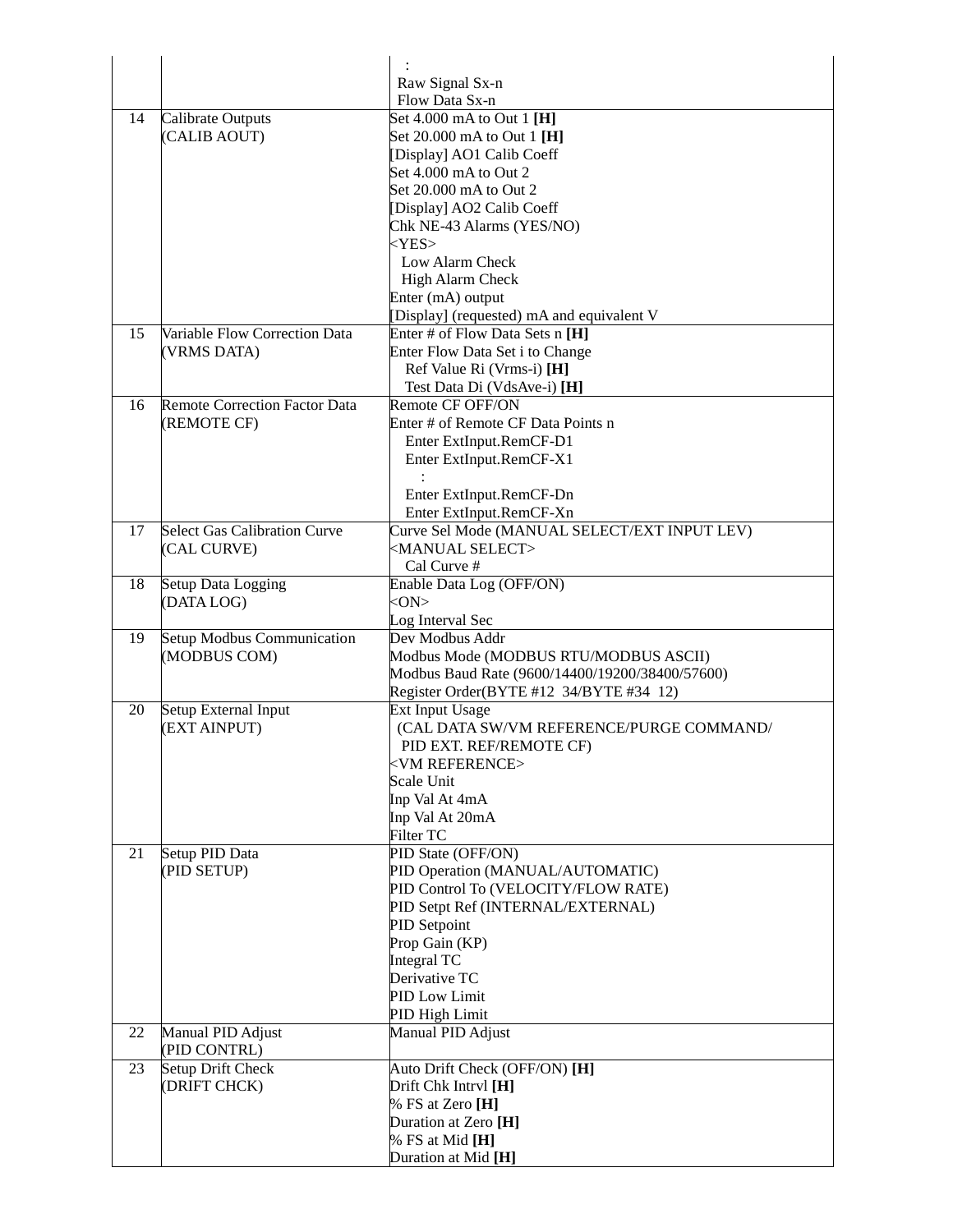|    |                                           | % FS at Span [H]                                  |
|----|-------------------------------------------|---------------------------------------------------|
|    |                                           | Duration at Span [H]                              |
| 24 | <b>Change User Password</b>               | <b>Basic Setup Code</b>                           |
|    | (CHANGE PW)                               | Adv Setup Code                                    |
| 25 | <b>Update FROM EEPROM</b><br>(GET EEPROM) | Load From EEPROM (NO/YES)                         |
| 26 | Set Bootup Output Delay<br>(BOOTUP DLY)   | <b>Bootup Out Delay</b>                           |
|    | $27-30$ <not used=""></not>               |                                                   |
| 31 | <b>Factory Meter Setup</b>                | Board Assy#                                       |
|    | (METR CONFG)                              | <b>Board Build</b>                                |
|    |                                           | Board Assy Rev.                                   |
|    |                                           | Probe Size                                        |
|    |                                           | # of Meters                                       |
|    |                                           | # of Outputs                                      |
|    |                                           | # of Alarms                                       |
|    |                                           | # of Pulse Out                                    |
|    |                                           | Purge Timer (DISABLED/ENABLED)                    |
|    |                                           | PID Control (DISABLED/ENABLED)                    |
|    |                                           | FD2 Sensor Limit (500 DEGC/600 DEGC)              |
|    |                                           | Rem Corr Factor (DISABLED/ENABLED)                |
|    |                                           | Multi Cal Curve (DISABLED/ENABLED)                |
|    |                                           | Reset Counters (YES/NO)                           |
| 32 | <b>Factory Sensor Setup</b>               | Sensor S/N                                        |
|    | (SENS CONFG)                              | TC Mode (POWER MODE/CURRENT MODE)                 |
|    |                                           | Sensor Type (FD=9/300/MD=9/100/CD=19/19/FD2=9/27) |
|    |                                           | RP <sub>0</sub>                                   |
|    |                                           | RT <sub>0</sub><br>RX                             |
|    |                                           | RY                                                |
|    |                                           | RB                                                |
|    |                                           | [Display] Sensor Material                         |
|    |                                           | <b>RP CSR</b>                                     |
|    |                                           | <b>RTC CSR</b>                                    |
| 33 | <b>Calibration Coefficients</b>           | <b>Bar Code</b>                                   |
|    | (INCAL CONF)                              | <b>VPs ZERO</b>                                   |
|    |                                           | <b>VPs GAIN</b>                                   |
|    |                                           | VPs TC                                            |
|    |                                           | VIph ZERO                                         |
|    |                                           | VIphGAIN                                          |
|    |                                           | VIph TC                                           |
|    |                                           | <b>VRtcl ZERO</b>                                 |
|    |                                           | <b>VRtcl GAIN</b>                                 |
|    |                                           | <b>VRtcl TC</b>                                   |
|    |                                           | <b>VRtch ZERO</b>                                 |
|    |                                           | <b>VRtch GAIN</b>                                 |
|    |                                           | <b>VRtch TC</b>                                   |
|    |                                           | <b>VLS ZERO</b>                                   |
|    |                                           | VLS GAIN                                          |
|    |                                           | <b>VLS TC</b><br><b>VL1 ZERO</b>                  |
|    |                                           | <b>VL1 GAIN</b>                                   |
|    |                                           | VL1 TC                                            |
|    |                                           | <b>VExt ZERO</b>                                  |
|    |                                           | <b>VExt GAIN</b>                                  |
|    |                                           | <b>VExt TC</b>                                    |
|    |                                           | VTemp ZERO                                        |
|    |                                           | VTemp GAIN                                        |
|    |                                           | VTemp TC                                          |
|    |                                           | <b>VCal ZERO</b>                                  |
|    |                                           | VCal GAIN                                         |
|    |                                           | VCal TC                                           |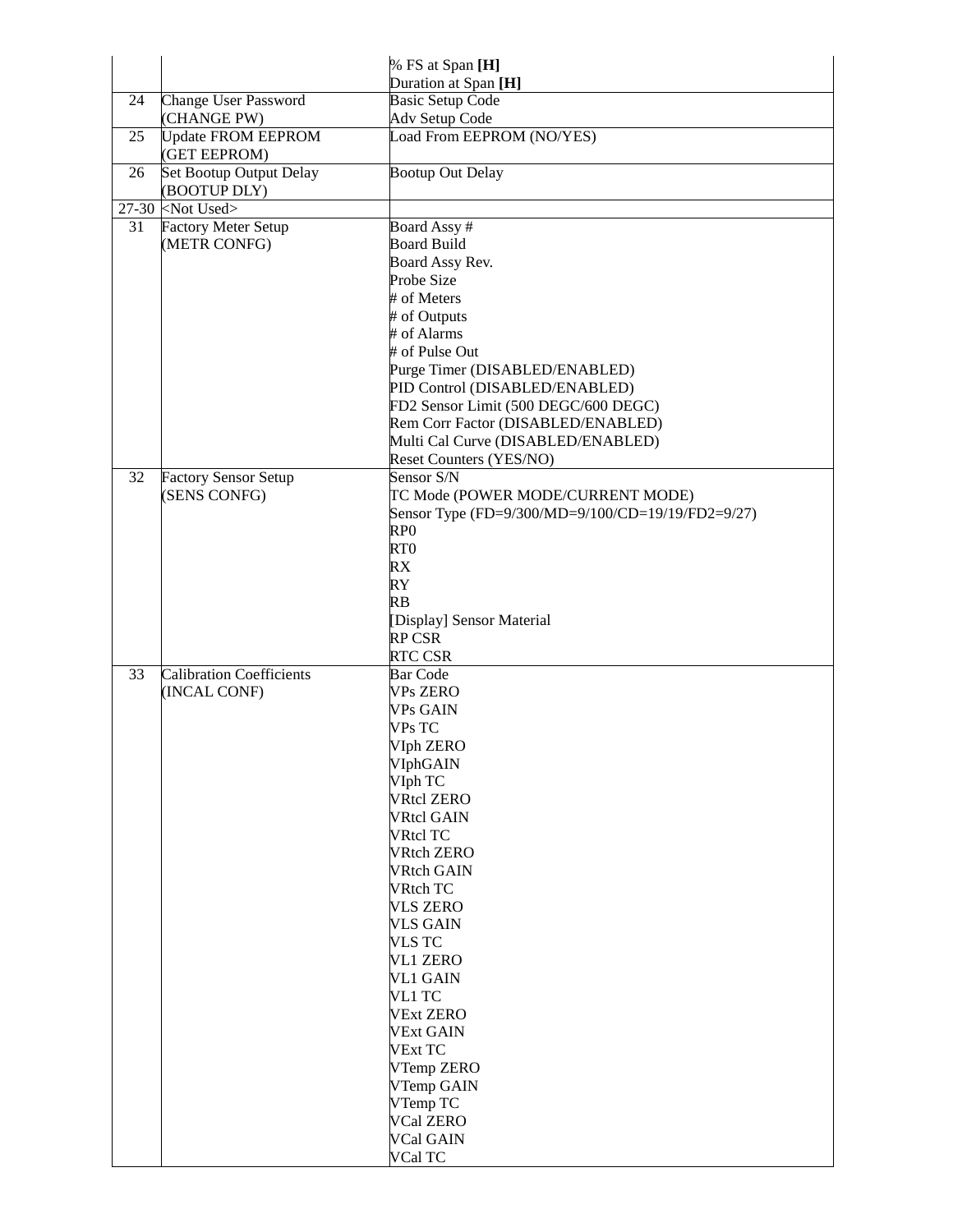|    |                                              | <b>VDrv ZERO</b><br><b>VDrv GAIN</b>                                        |
|----|----------------------------------------------|-----------------------------------------------------------------------------|
|    |                                              | RP CSR Coeff                                                                |
|    |                                              | <b>RTC CSR Coeff</b>                                                        |
| 34 | Setup Manufacturing Data                     | Model Number                                                                |
|    | (PROD CONFG)                                 | Part Number $(1)$ - PAR#-F1-F2-F3-F4                                        |
|    |                                              | Part Number(2) – $F4$ thru F7                                               |
|    |                                              | Part Number(3) – F8 thru $F12$                                              |
|    |                                              | <b>Item Number</b>                                                          |
|    |                                              | Manufacture Date                                                            |
|    |                                              | Last Cal. Date                                                              |
| 35 | Save TO EEPROM                               | [Display] Sensor S/N<br>Save to EEPROM (NO/YES)                             |
|    | (SAV 2 EEPR)                                 |                                                                             |
| 36 | <b>Bridge PID Coefficients</b>               | Bridge PID P Coeff                                                          |
|    | (BRIDGE PID)                                 | Bridge PID I Coeff                                                          |
|    |                                              | Bridge PID D Coeff                                                          |
| 37 | Disable AutoSave<br>(AUTO SAVE)              | AutoSave (DISABLED/ENABLED)                                                 |
| 38 | <b>Disable Terminal Home</b><br>(CURSR HOME) | Terminal Home (DISABLED/ENABLED)                                            |
| 39 | <b>Extended Factory Setup</b>                | Manufacture Date                                                            |
|    | (SETFACTORY)                                 | Tag Name                                                                    |
|    |                                              | Probe Size                                                                  |
|    |                                              | <b>Flow Units</b>                                                           |
|    |                                              | Flow Area                                                                   |
|    |                                              | Cal Flow Unit                                                               |
|    |                                              | <b>Factory Calib Temp Reference</b><br><b>Factory Calib Press Reference</b> |
|    |                                              | Analog Out 1 (FLOW RATE/VELOCITY/TEMPERATURE/PID)                           |
|    |                                              | AO1at 4mA                                                                   |
|    |                                              | AO1 at 20mA                                                                 |
|    |                                              | Analog Out 2 (FLOW RATE/VELOCITY/TEMPERATURE/PID)                           |
|    |                                              | AO2 at 4mA                                                                  |
|    |                                              | AO2 at 20mA                                                                 |
|    |                                              | Run Mode Display (SCROLLED/STATIC)                                          |
|    |                                              | <scrolled></scrolled>                                                       |
|    |                                              | <b>Scrolled Vars</b>                                                        |
|    |                                              | (SCROLL ALL/FLOW ONLY/FLOW+TOT/FLOW+VEL/                                    |
|    |                                              | TAG+FLOW/TAG+FLOW+VEL/FLOW+TOT+VEL/                                         |
|    |                                              | FLOW+TEMP/FLOW+TEMP+VEL)                                                    |
|    |                                              | Scroll Interval                                                             |
|    |                                              | $<$ STATIC $>$                                                              |
|    |                                              | <b>Static Vars</b>                                                          |
|    |                                              | (FLOW ONLY/FLOW+TOT/FLOW+VEL/TAG+FLOW/                                      |
|    |                                              | FLOW+TEMP)                                                                  |
|    |                                              | Dev Modbus Addr<br>Modbus Mode (MODBUS RTU/MODBUS ASCII)                    |
|    |                                              | Modbus Baud Rate (9600/14400/19200/38400/57600)                             |
|    |                                              | Register Order(BYTE #12 34/BYTE #34 12)                                     |
|    |                                              | Reset Counters (YES/NO)                                                     |
|    |                                              | <b>VM</b> Reference                                                         |
|    |                                              | Gas Molecular Weight                                                        |
|    |                                              | [Display] New Reference Density                                             |
|    |                                              | Gas Name                                                                    |
|    |                                              | <b>Number of Calibration Curves</b>                                         |
|    |                                              | Enter Calibration Flow Data (for each curve)                                |
|    |                                              | (Factory Sensor Setup)                                                      |
|    |                                              | Sensor S/N                                                                  |
|    |                                              | TC Mode (POWER MODE/CURRENT MODE)                                           |
|    |                                              | Sensor Type (FD=9/300/MD=9/100/CD=19/19/FD2=9/27)                           |
|    |                                              | RP <sub>0</sub>                                                             |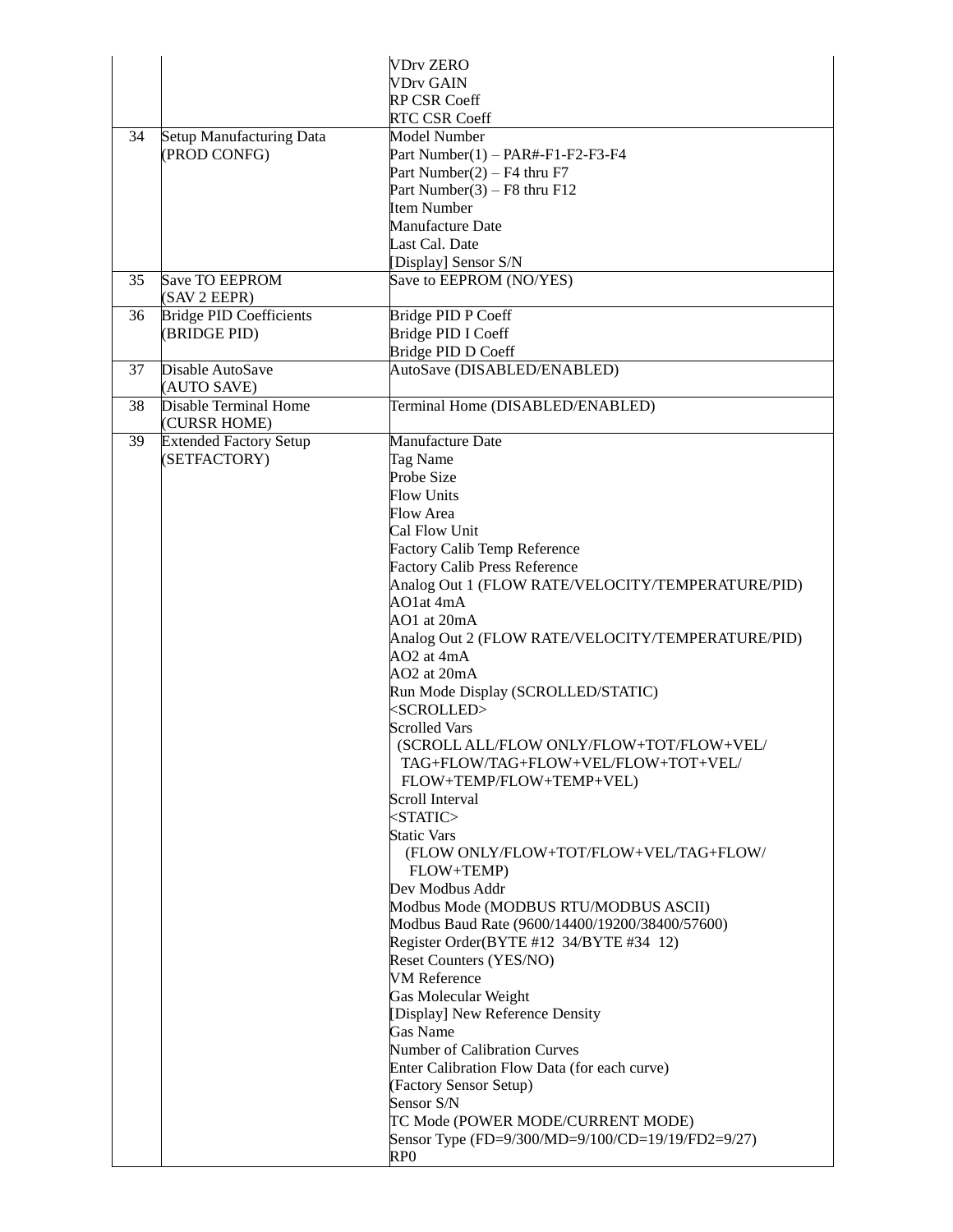|    |                                   | RT <sub>0</sub>           |
|----|-----------------------------------|---------------------------|
|    |                                   | RX                        |
|    |                                   | RY                        |
|    |                                   | RB                        |
|    |                                   | [Display] Sensor Material |
|    |                                   | <b>RP CSR</b>             |
|    |                                   | <b>RTC CSR</b>            |
| 40 | Set Analog Output Cal Coefficient | AO1 Slope Coeff           |
|    | (AO CALCOEF)                      | AO1 Offset Coeff          |
|    |                                   | AO2 Slope Coeff           |
|    |                                   | AO2 Offset Coeff          |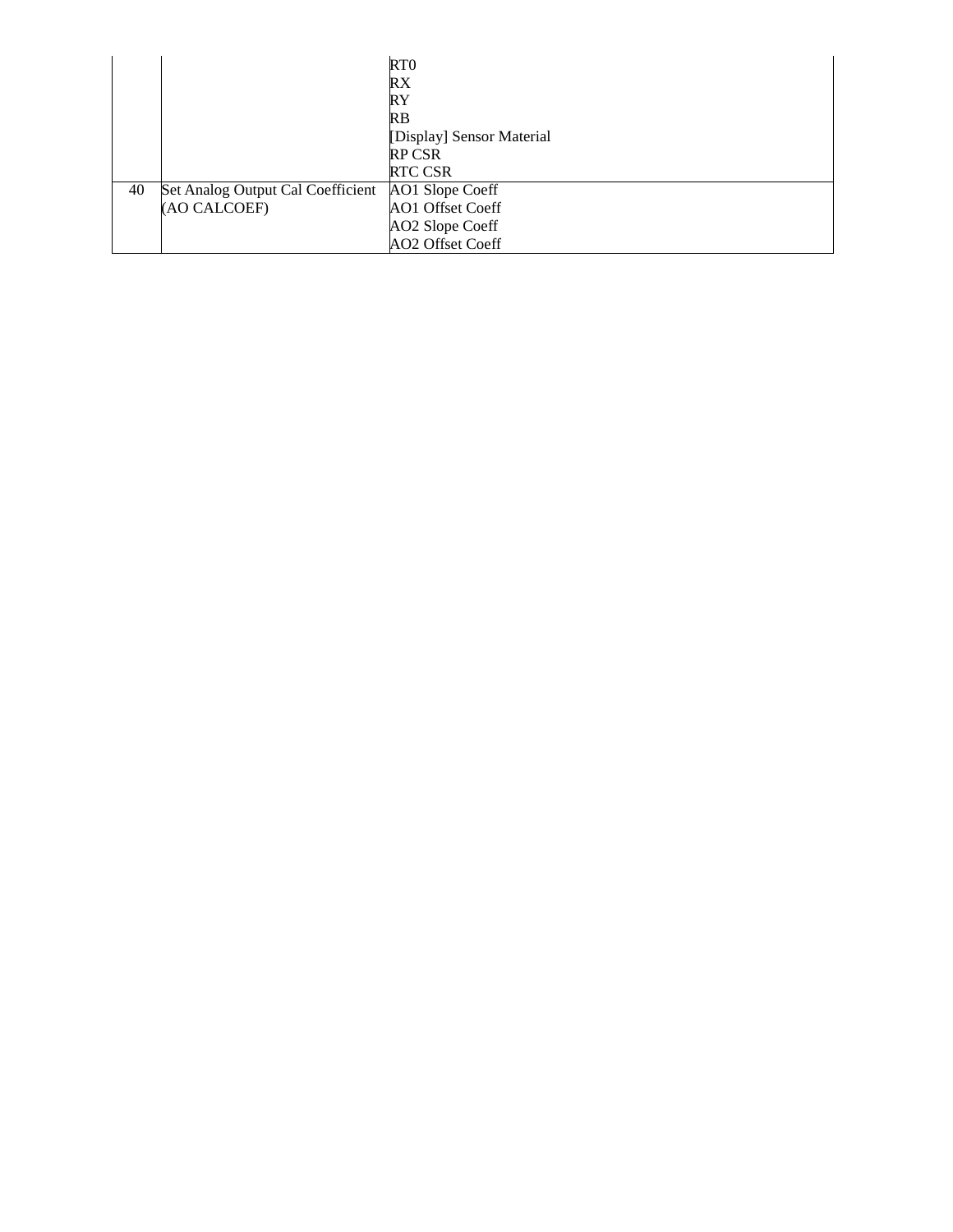## **1.2 Display Mode**

| Option       |                                                       |
|--------------|-------------------------------------------------------|
| #            | <b>Function Description</b>                           |
| $\mathbf{1}$ | Basic Meter Setup (BASIC SETUP)                       |
| 2            | Flow Cutoff (FLOW CUTOFF)                             |
| 3            | Flow Correction Factor and Time Constant (FLOW CF/TC) |
| 4            | Setup Flow Totalizer Reset (RESET TOTAL)              |
| 5            | Setup Analog Output #1 (AOUT 1)                       |
| 6            | Setup Analog Output #2 (AOUT 2)                       |
| 7            | Setup Run Mode Display (RUN DISPLAY)                  |
| 8            | Setup Relay Output (ASSIGN DOUT)                      |
| 9            | Setup Alarm (ALARM SETUP)                             |
| 10           | Setup NE-43 Alarm (NE-43 ALRM)                        |
| 11           | Setup Pulse Output (PULSE OUT)                        |
| 12           | Setup Sensor Purge (PURGE TIMR)                       |
| 13           | Setup Flow Calibration Parameters (CALIB DATA)        |
| 14           | Calibrate Outputs (CALIB AOUT)                        |
| 15           | Variable Flow Correction Data (VRMS DATA)             |
| 16           | Remote Correction Factor Data (REMOTE CF)             |
| 17           | Select Gas Calibration Curve (CAL CURVE)              |
| 18           | Setup Data Logging (DATA LOG)                         |
| 19           | Setup Modbus Communication (MODBUS COM)               |
| 20           | Setup External Input (EXT AINPUT)                     |
| 21           | Setup PID Data (PID SETUP)                            |
| 22           | Manual PID Adjust (PID CONTRL)                        |
| 23           | Setup Drift Check (DRIFT CHCK)                        |
| 24           | Change User Password (CHANGE PW)                      |
| 25           | Update FROM EEPROM (GET EEPROM)                       |
| 26           | Set Bootup Output Delay (BOOTUP DLY)                  |
| 27           | <not used=""></not>                                   |
| 28           | $<$ not used $>$                                      |
| 29           | $<$ not used $>$                                      |
| 30           | $<$ not used $>$                                      |
| 31           | Factory Meter Setup (METR CONFG)                      |
| 32           | Factory Sensor Setup (SENS CONFG)                     |
| 33           | Calibration Coefficients (INCAL CONF)                 |
| 34           | Setup Manufacturing Data (PROD CONFG)                 |
| 35           | Save TO EEPROM (SAV 2 EEPR)                           |
| 36           | Bridge PID Coefficients (BRIDGE PID)                  |
| 37           | AutoSave status (AUTO SAVE)                           |
| 38           | Terminal Home status (CURSR HOME)                     |
| 39           | Extended Factory Meter Setup (SETFACTORY)             |
| 40           | Set Analog Output Cal Coefficient (AO CALCOEF)        |
| 41           | Input Current<br>(EXT INP mA)                         |
| 42           | (FLOW DATA)<br>Flow Data                              |
| 43           | Temperature Data (TEMP DATA)                          |
| 44           | (INPUT VOLT) [H]<br><b>Input Voltage</b>              |
| 45           | Sensor Output (SENSOR OUT) [H]                        |
| 46           | Sensor Control (SENSOR CTL)                           |
| 47           | Electronics Temperature (ELEC TEMP)                   |
| 48           | (SENS LEAKG)<br>Sensor Leakage                        |
| 49           | Meter Event Code (EVENT CODE)                         |
| 50           | (FW VERSION)<br>Firmware Version                      |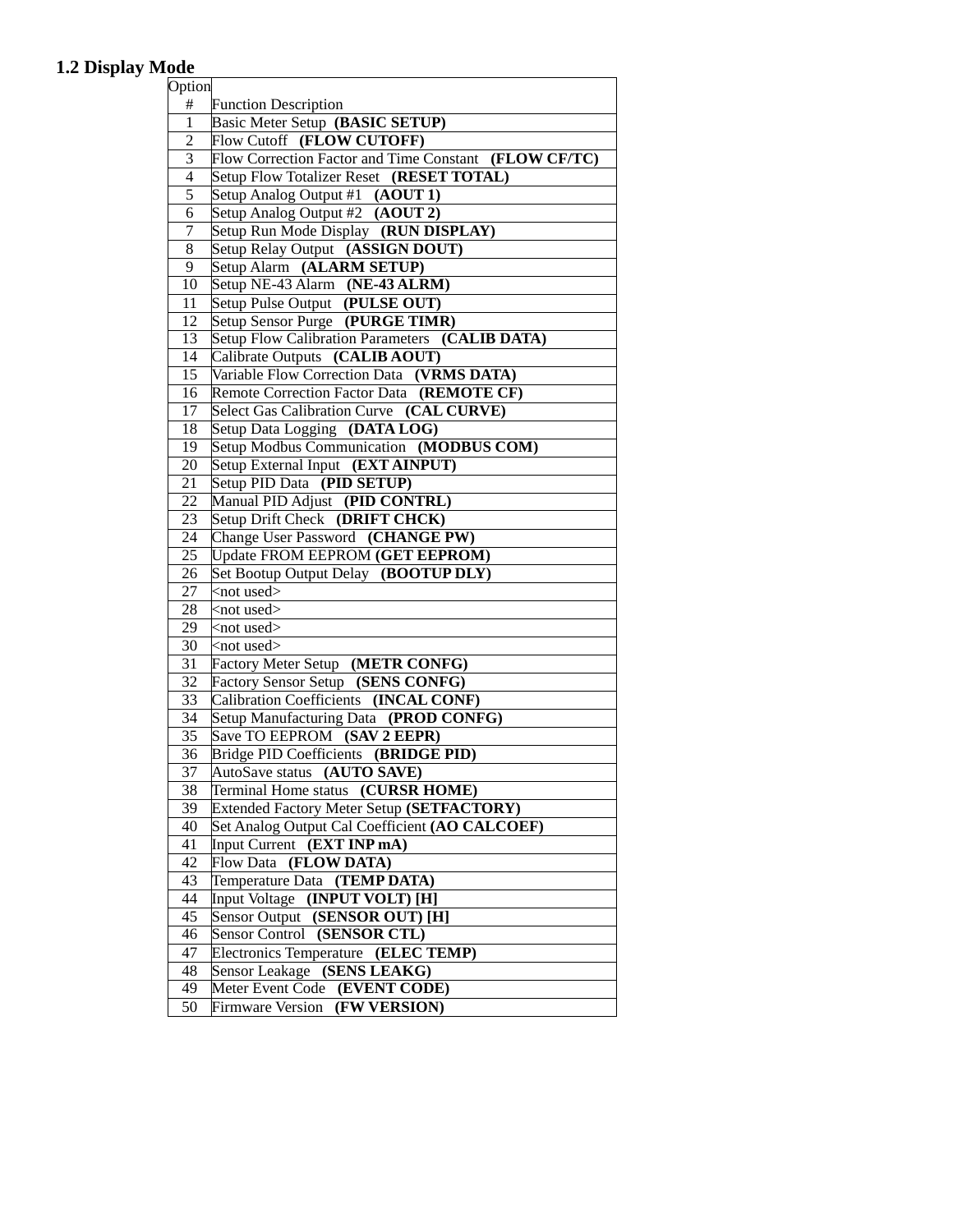## **1.3 Log Mode**

| Option |                                        |
|--------|----------------------------------------|
| #      | <b>Function Description</b>            |
|        | Event Log (EVENT)                      |
| 2      | Min/Max Data (MIN/MAX)                 |
| 3      | Trend Log (TREND)                      |
| 4      | System Configuration (CONFIG)          |
| 5      | Snapshot of Flow Meter Data (RUN DATA) |